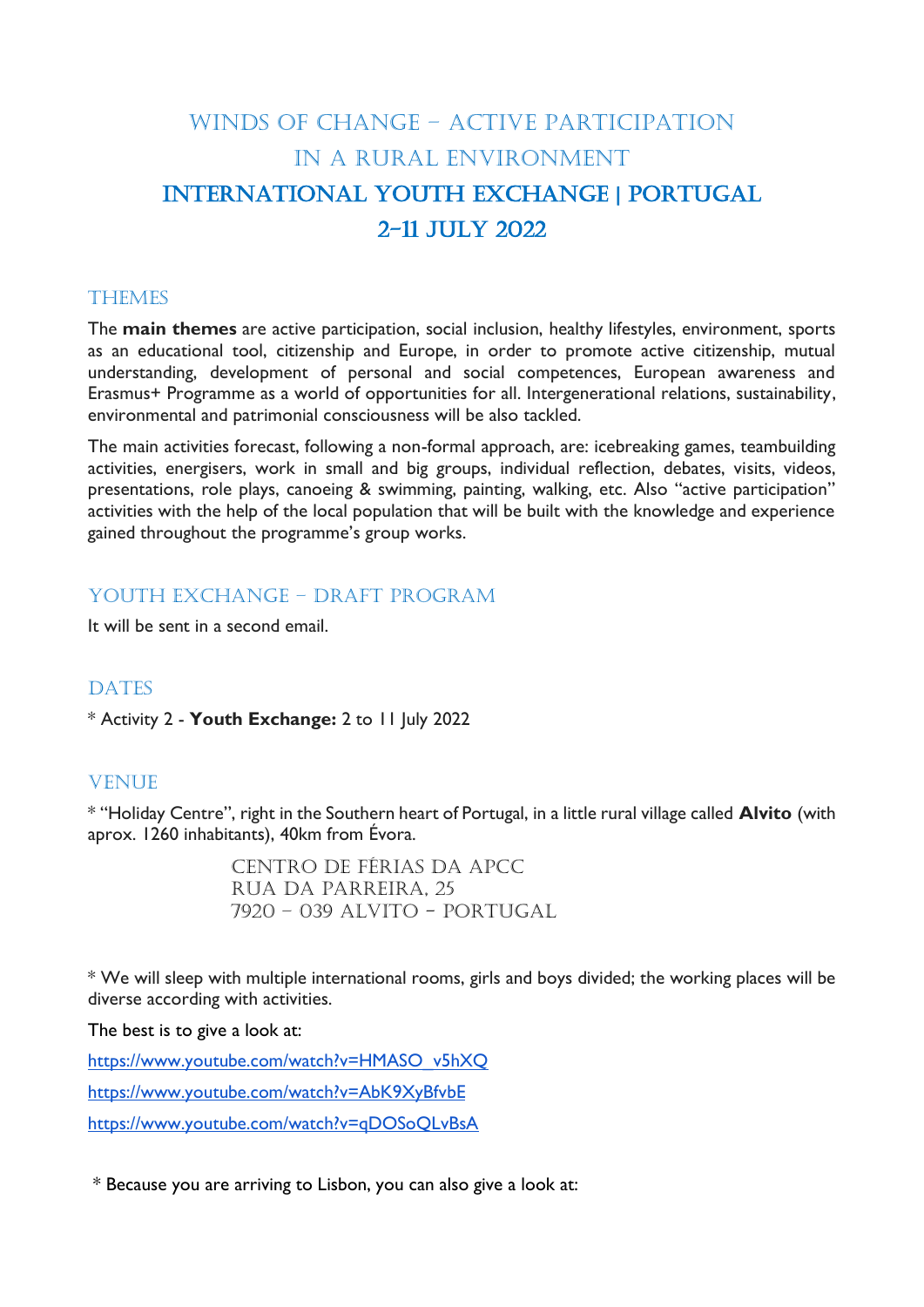[https://www.youtube.com/watch?time\\_continue=3&v=2x1clgSXt2Q&feature=emb\\_title](https://www.youtube.com/watch?time_continue=3&v=2x1clgSXt2Q&feature=emb_title)

## THE WEATHER

To check the weather in Lisbon, visit this website: <https://www.accuweather.com/en/pt/alvito/272117/weather-forecast/272117>

## PARTNERS

We are 8 **partners** in total: Lääneranna Noortekeskus - Estonia, Woodcraft Folk- United Kingdom, AC Amis de la Biblioteca de la Fonteta - Spain, Fekete Sereg Ifjusagi Egyesulet - Hungary, Les Francas - France, Associazione Culturale Link - Italy, Asociatia Dreams for Life - Romania and Informal Group - Portugal.

» Please confirm who are the **contact persons** for this project: leader and organisation (name, phone and emails are required).

### **PARTICIPANTS**

\* For the **Youth Exchange** its planned **1 leader + 5 participants (with more than 18 years old).**

## **TRAVELS**

\* As you know Erasmus+ has its own financial rules, according to the distance calculation and according to each country. So we have the following amount per participant / per activity:

Estonia - 530€

United Kingdom - 275€

Spain - 275€

Hungary - 360€

France - 275€

Italy - 360€

Romania - 360€

\* You must not exceed the amount stated. If you exceed, you need to pay the difference;

\* The amount stated is including local travels (in your countries and Portugal);

\* We kindly but firmly ask you to **keep all original tickets, boarding passes and receipts** that are essential for us to proceed with the reimbursement. Without these, the reimbursement is not possible;

\* Reimbursement will be made only to those participants that attend 100% of the activities;

\* Please buy the travels, only after we confirm all the dates.

#### **Shortly we will send you more information!**